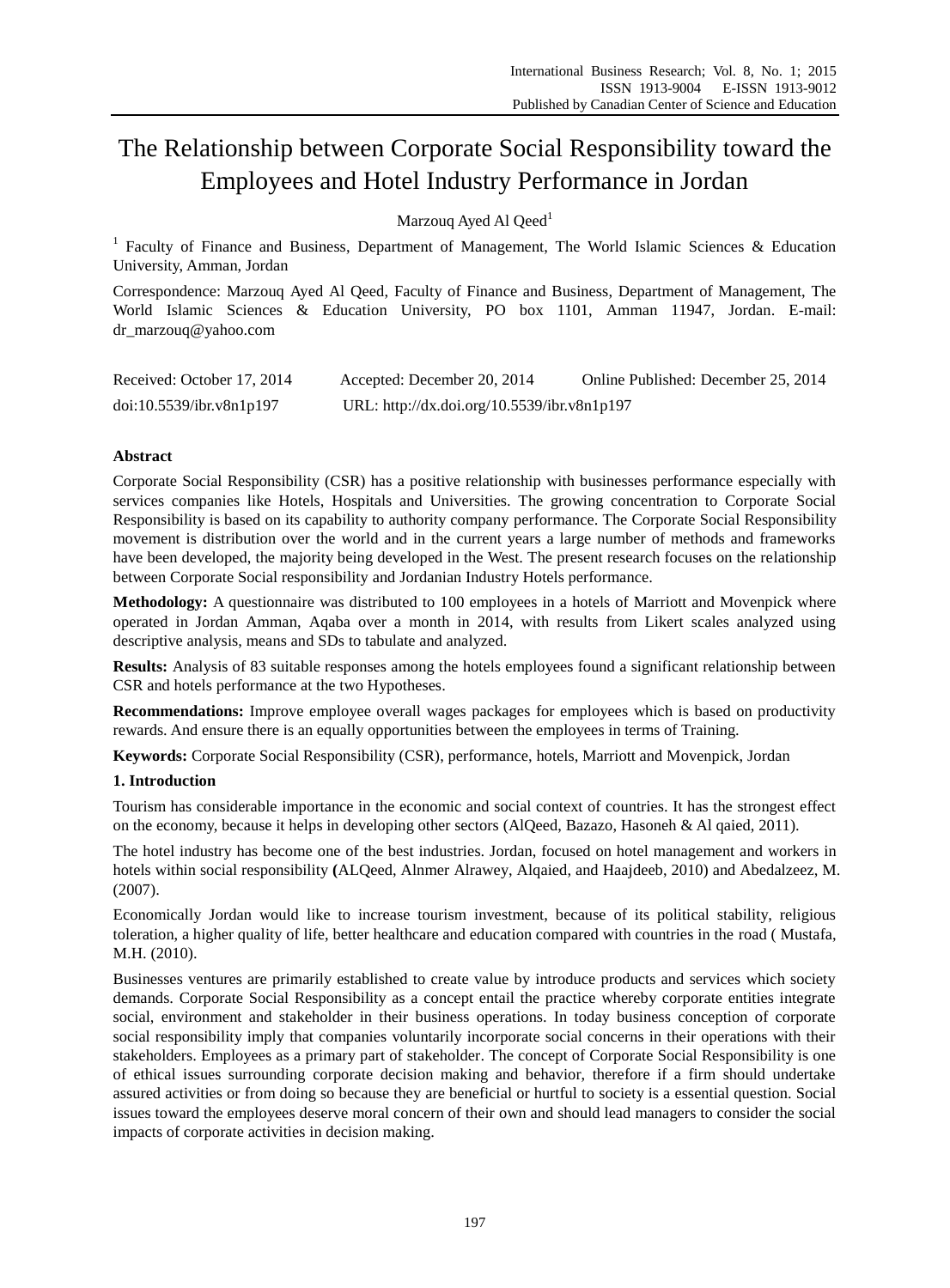#### **2. Literature Review**

#### *2.1 CSR and Employees*

The equal opportunities for rewards and development should be provided to every employee for organization to be socially responsible. Responsible employment practices with well-trained, and motivated employees, who are adequately rewarded – sharing in the organization successes should be instituted. The organization that ignores this responsibility may probable face a risk of losing productive, highly motivated employees, Alafi, Al-Qeed and Alkayed, (2014) indicated factors affecting employee satisfaction. And They found that the overall employee dissatisfaction was 88.4% (satisfaction 11.6%) with the highest item score for "Hospital's affected on standard of living raising of Jordanian" and lowest for "priorities and performance reporting system and the current study inconsistent with Alafi etal…(2014), but Choi and Yanni Yu,(2014) revealed in a study in China to explore the effect of CSR practices on employees" attitudes and behaviors. The authors examine the mediation impact of employees The findings showed that employees" perceptions of CSR practices have a positive effect on their organizational commitment and organizational citizenship behavior. The organizational commitment indirectly mediates the relationship only through organizational citizenship behavior, whereas organizational citizenship behavior partially mediates the relationship between CSR practices and organizational performance, and the current study conssitant with the Yanni Yu, (2014) finding a case in point being Del Monte organization should ensure that the work environment is safe, socially and should aim to be the employer of choice in all areas of operation. In Jordan, a number of laws are in place to help guide companies in aspects of employees and the workplace; examples take in the Employment Act (2010), and the Occupational Health and Safety Act (2006). For employee satisfaction in the workplace and its training, some scholars measure this factor. Both employee satisfaction and dissatisfaction are affected by the job environment and training, as well as wages( Alafi et al 2014) how much job satisfaction is possible within it (Hussami, 2008). Perceived fairness like equally opportunities in terms of Training and Promotion is a key factor affecting employee satisfaction and improved performance (Parvin & Kabir, 2011). Nonfinancial measures also have a significant direct effect on procedural fairness (Sharon, L. C. et. al., 2012). Job satisfaction is a complex factor surrounding different facets (Alafi et al., 2014) and subject to factors like wages, (Lane, Esser, Holte & McCusker, 2010). As a result, the success of an organization can be considerably determined and affected, together with performance and profit. The significance of studies of employee is significant for human relations and management concerning both people in companies and for the scholars seeking and analyzing relationships as well as directors and shareholders As well impacts positively on both the perception of job.

#### *2.2 CSR and Performance*

A business insiders, like managers seek to over invest in corporate social responsibility for their private benefits in order to develop their reputation as high-quality global citizens. There is a significant analyzed relationship between corporate social responsibility activities and performance for the period of 1996 to 2003 on 650 US companies. (Blazovich & Smith, 2010) confirmed the relationship between corporate citizenship and performance. They also examined whether ethical corporate behavior was associated with a market-value premium. The different results indicated a significant relationship between corporate behavior and performance As a result of Study conducted by (Joshi et al., 2010) there is strongly relationship between Profit Making and Social Responsibility. Profit making is the essential reason for an enterprise to extend and grow while social responsibility is the basic duty of the "state" that must focus upon the background of its stakeholders with social justice. Showed the effect of corporate social responsibility and the organization reputation on its brand equity in business-to-business markets from the employees viewpoints on a sample of industrial purchasers in Taiwan's. The results supported their hypotheses that corporate social responsibility and corporate reputation have positive effects on industrial brand equity and brand performance. The researcher indicated that majority of the companies believe they should pay attention to corporate social responsibility however, the main barrier to adopt corporate social responsibility experienced cost and lack of human resources.

(Cyrus Iraya Mwangi, 2013) stated that the relationship between (CSR) practice and organization performance with some studies showing a positive relationship. It is with this background that this study sought to establish the relationship between corporate social responsibility practice and performance of organization listed in the manufacturing, Selvi et al., (2010) explored CSR impact on company reputation in Turkey by comparing the relationship between corporate CSR and reputation measures before and after the financial crisis.

#### **3. Objective of Study**

Further information about CSR and Performance will make a good contribution to the body of the Literature. Consequently the current study aims to explore and identify strategies that affect the relationship between CSR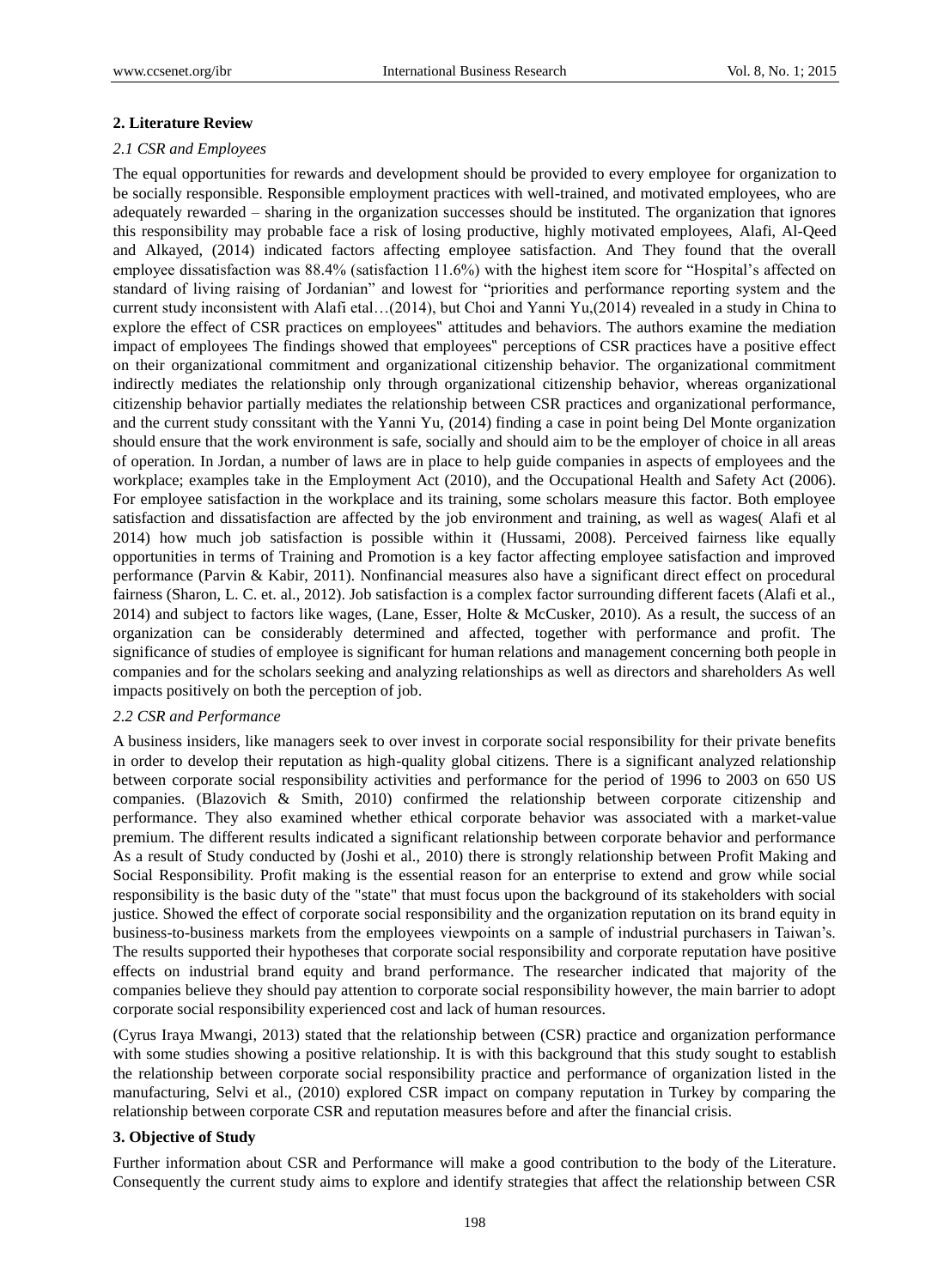activities toward the employees and performance in business in general and in hotels industry in specific.



Figure 1. Research model

Source: Alafi et al., 2014.

## 4. Operation Definitions

## *4.1 CSR Defined*

The present study defined the CSR as an activities from the hotel industry toward employees and help them with different issues like Training, employees equally wages, working conditions.

## *4.2 Hotel Industry Performance Defined*

The present study defined the performance as a hotel industry achievement in result its practice of corporate social responsibility toward its employees like Training, employees equally wages, working conditions.

## **5. Hypothesis**

H.1 There is a positive relationship between CSR in terms of employees training and Hotels industry performance (Marriott, Movenpick) operating in Jordan.

H.2 There is a positive relationship between CSR in terms of employees fairness wages and Hotels industry performance (Marriott, Movenpick) operating in Jordan.

## **6. Methodology**

The population of the present research covers the (Marriott, Movenpick) operating in Jordan.

Employees It is an important indication that Jordan became A number one tourist country in the Middle East and North Africa especially after the Arab spring happened in neighbors countries. Now Hotels industry play a significant role in Jordan national economic and it should be do A CSR services toward the employees to improve their quality of life in result lead to high Hotels performance. The sampling method used to collect the data is random sampling in order to avoid bias with the opinions. Samples were randomly drawn from the different level of the employees in different branches around the country( Amman, Aqaba, Dead sea, Petra and wadi mousa) 100 questionnaires were distributed to the employees 87returned, and the researcher found 83 valid for analysis.

## *6.1 Development of Questionnaires*

The questionnaires were designed to measure variables to find the relationship between the CSR and Performance. All questions are based on two hypotheses generated for the present study. The questions were designed in such a way that the participant were able to understand and answer the questions. The model of questionnaire for CSR was adapted from Alafi (2014) as it was referring to the two variables which affected its relationship on performance. The first independent variable contains items applying to the employees training. The second independent variable, fairness of employees wages, The dependent Variables measured The Hotels has a good reputation, and achieved high return on investment.

Participants were asked to indicate their awareness on the relationship between the CSR and Hotels performance. A five -point Likert scale ranging from strongly disagree (1) to strongly agree (5) was used

## **7. Results**

From the Table 1 the means range was (2.87- 3.77), the highest means was for the item "The hotel management is constantly preparing training programs for its employees with a mean 3.77 and STD of (0.92871) while the lowest The hotel management meets the needs of its employees continuously training" with a mean of  $(2.87)$ , and STD of (0.76532) overall mean was (3.31) with STD of (06049)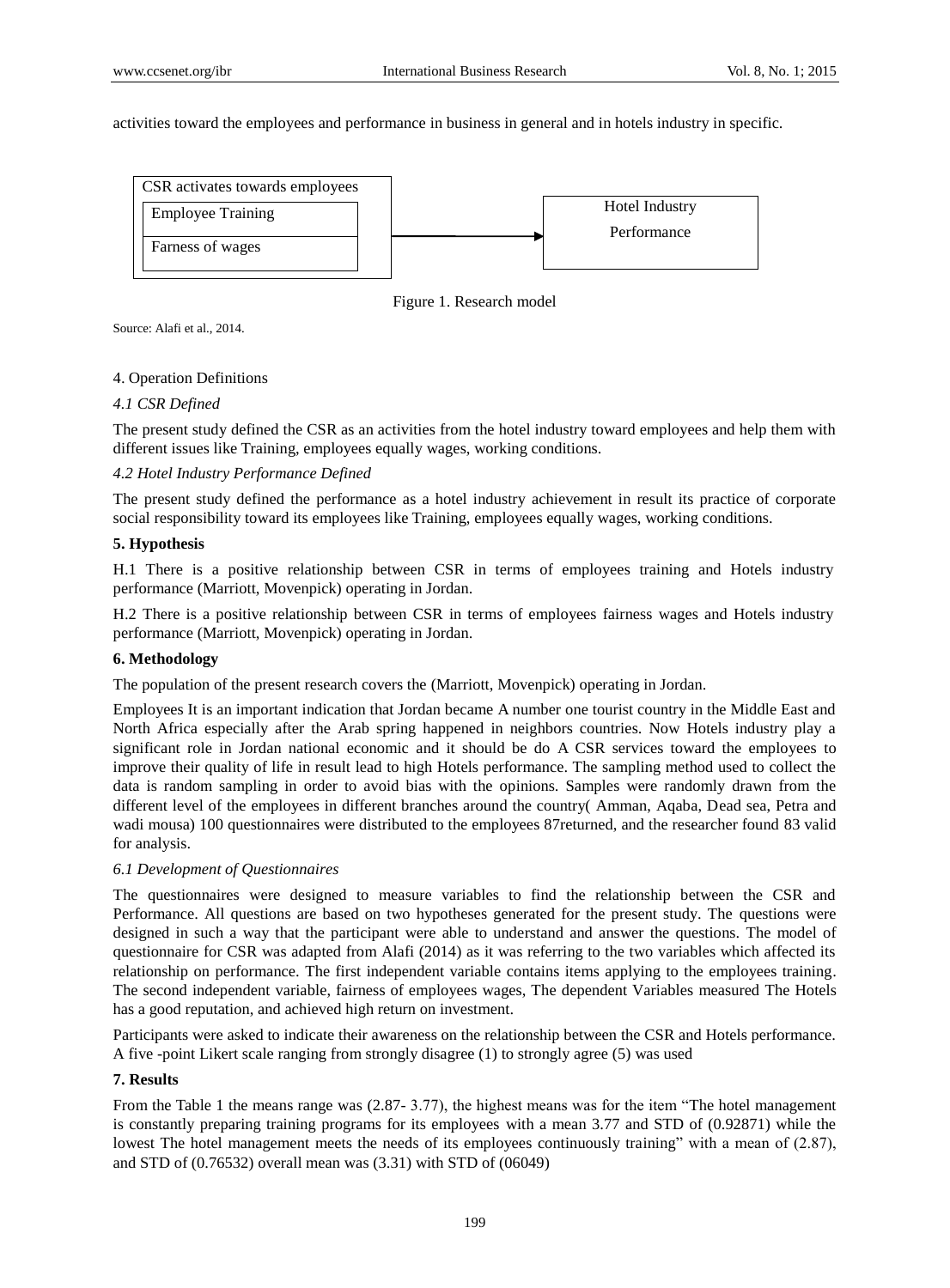| No                        | Item                                                                                  | Mean | Standard deviation |
|---------------------------|---------------------------------------------------------------------------------------|------|--------------------|
| <i>Employees training</i> |                                                                                       |      |                    |
| . .                       | The hotel management provide equal opportunities to its employees in term of training | 2.97 | 0.6549             |
|                           | The hotel management in the biased with some of my colleagues in terms of training    | 3.64 | 0.8734             |
|                           | The hotel management is constantly preparing training programs for its employees      | 3.77 | 0.92871            |
| 4                         | The hotel management meets the needs of its employees continuously training           | 2.87 | 0.76532            |
| Average                   |                                                                                       | 3.31 | 06049              |

### Table 1. Descriptive statistics of employees training

## Table 2. Descriptive statistics of farness of wages

| N <sub>o</sub>   | Item                                                             | Mean  | Standard deviation |
|------------------|------------------------------------------------------------------|-------|--------------------|
| Farness of wages |                                                                  |       |                    |
| 5.               | My payment compared to the work that I do is satisfying.         | 2.90  | 0.8875             |
| 6.               | My pay encourages me to improve the level of quality of my work. | 3.92  | 0.9712             |
|                  | Employees that care about hotels object eves<br>rewarded.        | 2.86  | 0.6543             |
| 8.               | I feel a lot of loyalty to my hotel.                             | 3.50  | 0.5643             |
| Average          |                                                                  | 3.295 | 0.6765             |

From the Table 2 the means range was (2.86- 3.92), the highest means was for the item "My pay encourages me to improve the level of quality of my work. with a mean 3.92 and STD of (0.9712) while the lowest Employees that care about hotels object eves rewarded with a mean of (2.86), and STD of (0.6543) overall mean was (3.295) with STD of (0.6765).

Table 3. Descriptive statistics of performance

| No          | Item                                                     | Mean  | Standard deviation |  |
|-------------|----------------------------------------------------------|-------|--------------------|--|
| performance |                                                          |       |                    |  |
| 9           | My hotel's has a good reputation                         | 4.30  | 0.83540            |  |
| 10          | My hotel achieved high return on investment              | 3.17  | 0.74570            |  |
| 11.         | hotel has a market share more than the competitors<br>Mv | 2.85  | 0.79540            |  |
| 12          | I feel that I am a strategic partner in my<br>hotel      | 3.46  | 0.72341            |  |
| 13          | achieved a high annual profit<br>hotel<br>The            | 3.20  | 0.70811            |  |
| Average     |                                                          | 3.396 | 0.78512            |  |

From the Table (3) the means range was (2.85- 4.30), the highest means was for the item "My hotel's has a good reputation. with a mean 4.30 and STD of (0.83540) while the lowest My hotel has a market share more than the competitors with a mean of (2.85), and STD of (0.79540) overall mean was (3.396) with STD of (0.78512)

## **8. Discussion**

Employees training was also confirmed to have significant influence in Hotels industry for aspirations for higher pay, also consistent with findings by Alafi et al., 2014).

These results above may suggest that management and policy makers should seriously consider providing their employees with varied or new types of facilities as in order to give them more job satisfaction findings indicated that most employees were satisfied with the majority of factors tested in the present study: employees training which was motivator for employee satisfaction, this consistent with the prior result Parvin, Kotler, P., and Lee, N. (2005). Also the result of the present study showed a high level of the significant impact relationship between CSR and hotels performance which consistent with Research conducted by (Joshi et al., 2010) they found that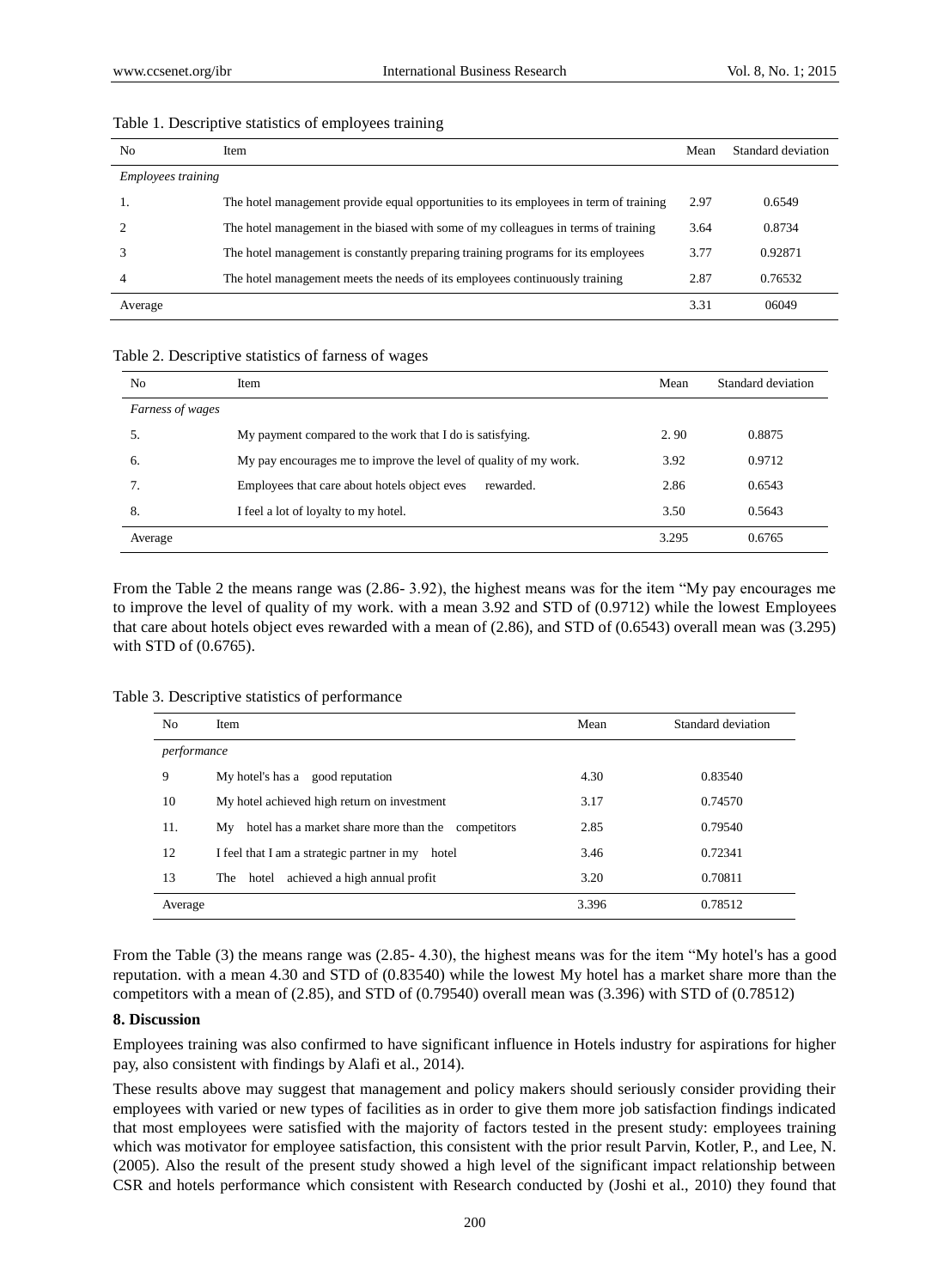there is strongly relationship between Profit Making and Social Responsibility.

## **9. Implications for Manager**

The significant results of the present study about the relationship between CSR and performance have implications in terms of hotels management policies. From a management practice perspective, hotels need to adopt modern corporate social responsibility activities to achieve a high performance in a world increasingly demanding of CSR. This adoption of modern CSR activities should maintain or increase profitability based on the result of the present study.

## *9.1 Limitations of the Study*

Generalization of data to all Jordanian Hotels employees is not possible from two hotels also may a bias of the employees considered, especially the data collected from the employees through their work at the hotels.

#### *9.2 Future Research*

Opportunities for future research exist in investigate other factors affecting business performance, and also the other factors of employees'satisfaction not have been taken through this study.

## *9.3 Recommendations*

Foundation of the above analysis of two CSR activated toward the employees on the Hotels industry, the results suggested the following recommendations to managers of the (Marriott and Movenpick hotels) to increase performances of the Hotels Industry

1) Improve employees overall wages packages for employees which is based on productivity rewards.

2) Should the management hotel to provide equal opportunities to their employees in term of training to improve their ability make them provide a good service especially now a day's Jordan became the leader of the Region in tourist field.

3) The hotel management should take into their account the good relationships between the employees in different level of hotel management.

## **References**

Abedazeez, M. (2007). *Hotel Industry*. Zahran for publication, Amman, Jordan.

- AlQeed, Alnmer ,Alrawey, Alqaied, & Haajdeeb. (2011). *Principal of tourism*. Athraa for publication, Amman, Jordan.
- AlQeed, B. H., & Al Qaid. (2010). Using Geographic Information System to Visualize Travel Patterns and Market Potentials of Petra City in Jordan. *International Journal of Marketing Studies, 2*(2).
- Blazovich & Smith. (2010). Social issues in management research: experts" views, analysis and commentary. *Business and Society.*
- Choi & Yanni, Y. (2014). The Influence of Perceived Corporate Sustainability Practices on Employees and Organizational Performance-china. *Sustainability 2014, 6*, 348–364. http://dx.doi.org/10.3390/su6010348
- Creasley, K., Bryman, A., Dainty, A., Price, A., Soetanto, R., & King, N. (2005). Employee perceptions of empowerment. *Employee Relation, 27*(4), 354–368. http://dx.doi.org/10.1108/01425450510605697
- Cyrus, I. M. (2013). The Relationship between Corporate Social Responsibility Practices and Financial Performance of Firms in the Manufacturing, Construction and Allied Sector of the Nairobi Securities Exchange. *International Journal of Business, Humanities and Technology*.
- Hussami, M. (2008). A Study of nurses' job satisfaction: the relationship to organizational commitment, perceived organizational support, transactional leadership, transformational leadership, and level of education. *European Journal of Scientific Research; 22*(2), 286–295.
- Joshi, R., Sun, L., & Mann, R. (2010). Dissecting the functional specificities of two Hoxproteins. *Genes Dev., 24*(14), 1533–45. http://dx.doi.org/10.1101/gad.1936910
- Khaled, K. A., Marzouq, Al-Qeed., & Waiel, A. (2014). Prevalence and Factors Affecting Employee Satisfaction: The Case of King Abdullah University Hospital in Jordan. *International Journal of Business and Management, 8*(23), 40–48.
- Kotler, P., & Lee, N. (2005). *Corporate social responsibility: doing the most good for your company and your cause*. Hoboken, New Jersey, Canada.